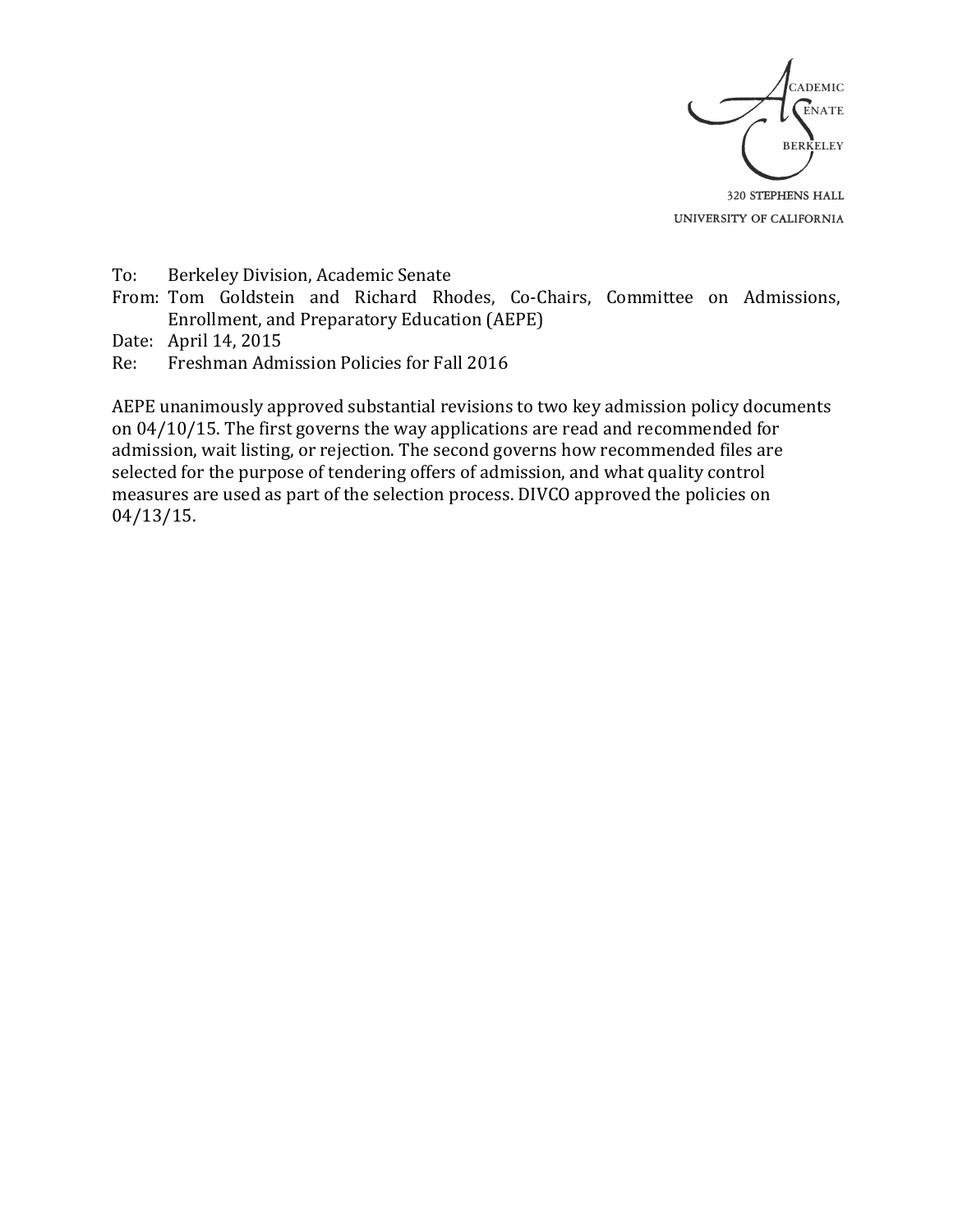# **University of California, Berkeley Freshman Admissions Policy Fall 2016**

### **Background**

This document represents the first major revision of the freshman admissions policy since 2002. Since then, the admissions landscape has changed radically, with the increase in the number of applications far outstripping the increase in available admission slots. As a result, the university is facing the challenge of having too few spots for too many highly qualified applicants. Since 2009, the university has transitioned to admitting a significant percentage of its freshmen from out-of-state. As Berkeley has become more selective in its undergraduate admissions, it has become imperative that processes allow for higher resolution and greater flexibility in assessing the applicants' qualifications, reaching beyond the UC mandated application data. In the context of these changes, it is important to reaffirm the centrality of holistic review as the organizing tool for the review of applications.

#### **Holistic review**

The admissions process honors academic achievement and also recognizes a wide range of talent and creativity that constitutes positive indicators of the student's ability to thrive at Berkeley and contribute to the university's mandate for excellence and access. In developing this document, the Committee recognizes the following principles of holistic review:

- Continued refinement of the concept of merit to reflect the full range of an applicant's academic and personal achievements and prospective contributions to the Berkeley community, viewed in the context of the opportunities and challenges that the applicant has faced.
- Individualized review and analysis of each applicant's full available record of achievement, including all evidence contained in the application form, the total available high school record, letters of recommendation, and the personal statement, as well as any supplementary information the campus may seek in order to clarify information provided in the application.
- Continued commitment to avoiding categorical approaches to the evaluation of academic and personal accomplishments and characteristics, as well as specific weights for particular criteria.
- Continued commitment to the goal of achieving academic excellence as well as diversity of talents and abilities, personal experience, and backgrounds in the members of the freshman class.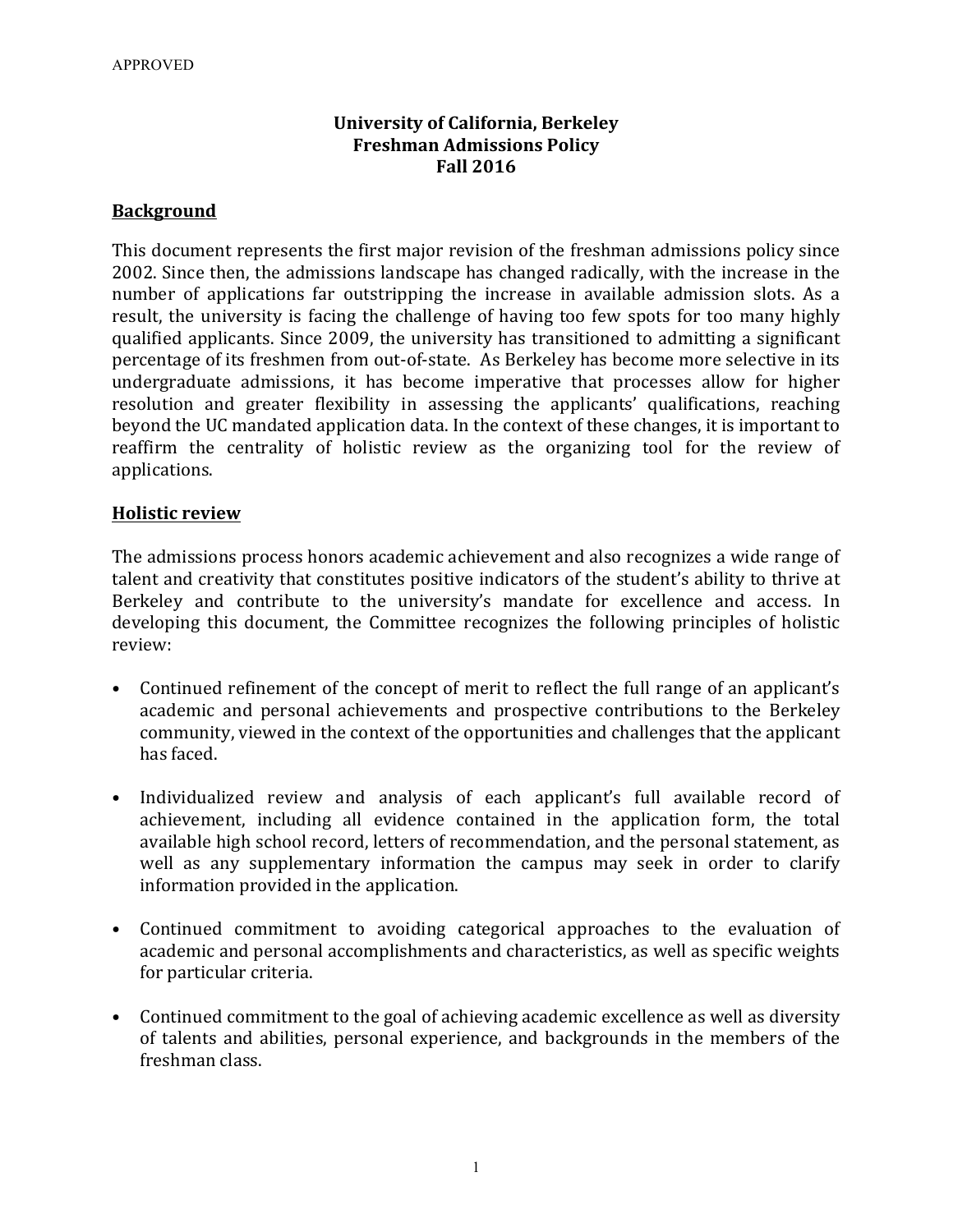# **Guiding Principles For Freshman Admissions**

Berkeley's freshman selection criteria and process are based on the following fundamental principles:

- 1. The admissions process accords priority to students of outstanding academic accomplishment. At the same time, the decision-making process employs a broad and multifaceted definition of merit, including an assessment of contributions that a student is expected to make to the intellectual, cultural, or co-curricular aspects of campus life.
- 2. Each applicant will be judged individually and comprehensively and all achievements will be evaluated in the context in which the student learned and lived, as well as the opportunities available to the student and how he or she responded to challenges. In keeping with Berkeley's status as a public institution, ability to pay fees and expenses will never be a criterion in the admission decision.
- 3. The admissions process will further the Regents' Policy that each campus should enroll a student body that "encompasses the broad diversity of backgrounds characteristic of California." The process will also comport with state law, including Proposition 209.
- 4. The admissions process will select only those students whose academic preparation suggests a strong likelihood that they will graduate.
- 5. No preference in the admissions process will be given to applicants whose relatives are alumni of, employees of, or donors to Berkeley or the University of California.

# **Freshman Selection Criteria**

As described above, the purpose of the admissions process is to identify those applicants who, based on a review of all of the information—both academic and non-academic presented in their applications, most highly merit admission to Berkeley and will make the greatest contribution to Berkeley's intellectual and cultural community. The admissions evaluation will reflect the reader's thoughtful consideration of the full spectrum of the applicant's qualifications, based on all evidence provided in the application, and viewed in the context of the applicant's academic and personal circumstances and the overall strength of the Berkeley applicant pool. The criteria on which this evaluation will be based are as follows:

1. The applicant's full record of achievement in college preparatory work during high school, including the number and rigor of courses taken and GPA (weighted and unweighted) earned from those courses. Consideration will be given to completion of courses beyond the University of California's minimum coursework requirement; strength of the senior year course load; and performance in honors, college-level, Advanced Placement, and International Baccalaureate (IB) courses, to the extent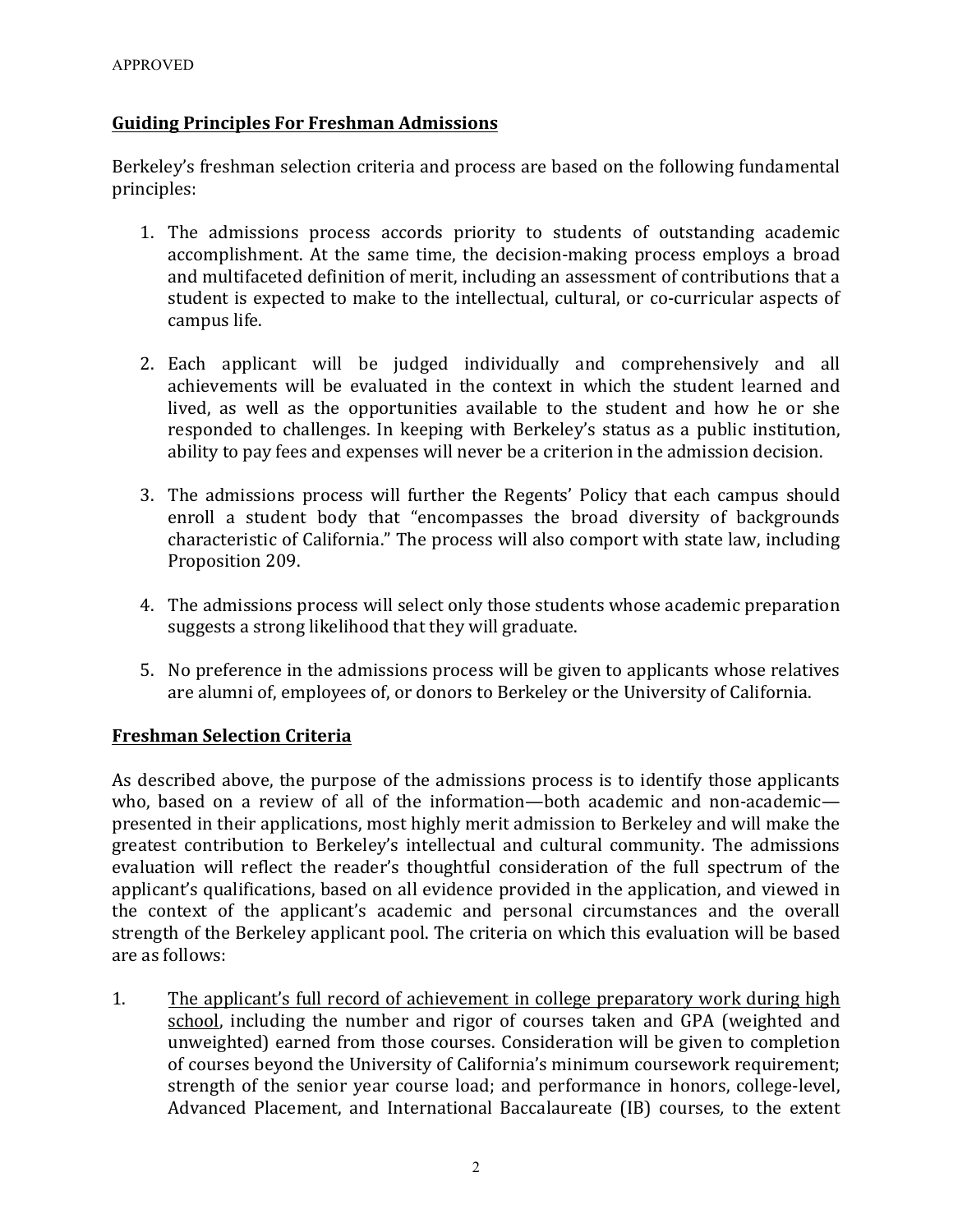that such courses are available to the applicant. In assessing achievement levels, consideration will be given to individual grades earned, to the pattern of achievement over time, and to an applicant's achievement relative to that of others in his or her high school. Where available, the school profile, provided by the high school as a supplement, will be a resource to place the achievement of the applicants in context.

- 2. Personal qualities of the applicant, including love of learning, leadership (in school, family, or community), persistence in the face of challenges, cross-cultural engagement, originality/creativity, and demonstrated concern for others.
- 3. Performance on standardized tests, including the required SAT reasoning test (or ACT with writing), and any optional SAT subject tests, Advanced Placement, or IB examinations the applicant may have taken.

Test scores will be evaluated in the context of all other academic and personal information in the application. Substantial disparity between SAT or ACT scores and other indicators will trigger additional scrutiny in the review process. Also, documented imprecision and other known weaknesses of standardized tests will be taken into account.

Applicants who have not had the opportunity to take Advanced Placement (AP) or IB courses or who have chosen not to take the examinations for these courses will not be disadvantaged. Conversely, for applicants who have ready access to AP courses, taking an unusually large number of AP examinations will not be a deciding factor in admissions.

- 4. Supplemental evaluation, in the form of two letters of recommendation. One may come from any referee of the applicant's choice, but at least one must come from a teacher who has taught the applicant in an academic course. The letters should address the applicant's academic and non-academic qualities.
- 5. Achievement in academic enrichment programs, including but not limited to those sponsored by the University of California. This criterion will be measured by time and depth of participation, by the academic progress made by the applicant during that participation, and by the intellectual rigor of the particular program.
- 6. Other evidence of achievement. This criterion will recognize exemplary, sustained achievement in any field of intellectual or creative endeavor; extraordinary accomplishments in the performing arts, creative arts, or athletics; and sustained local, national, military, or international service. The admission of applicants with special athletic talent is described in detail in the Student-Athlete Admissions Policy document.

Both academic and non-academic achievement will be considered in the context of the opportunities an applicant has had, any hardships or unusual circumstances the applicant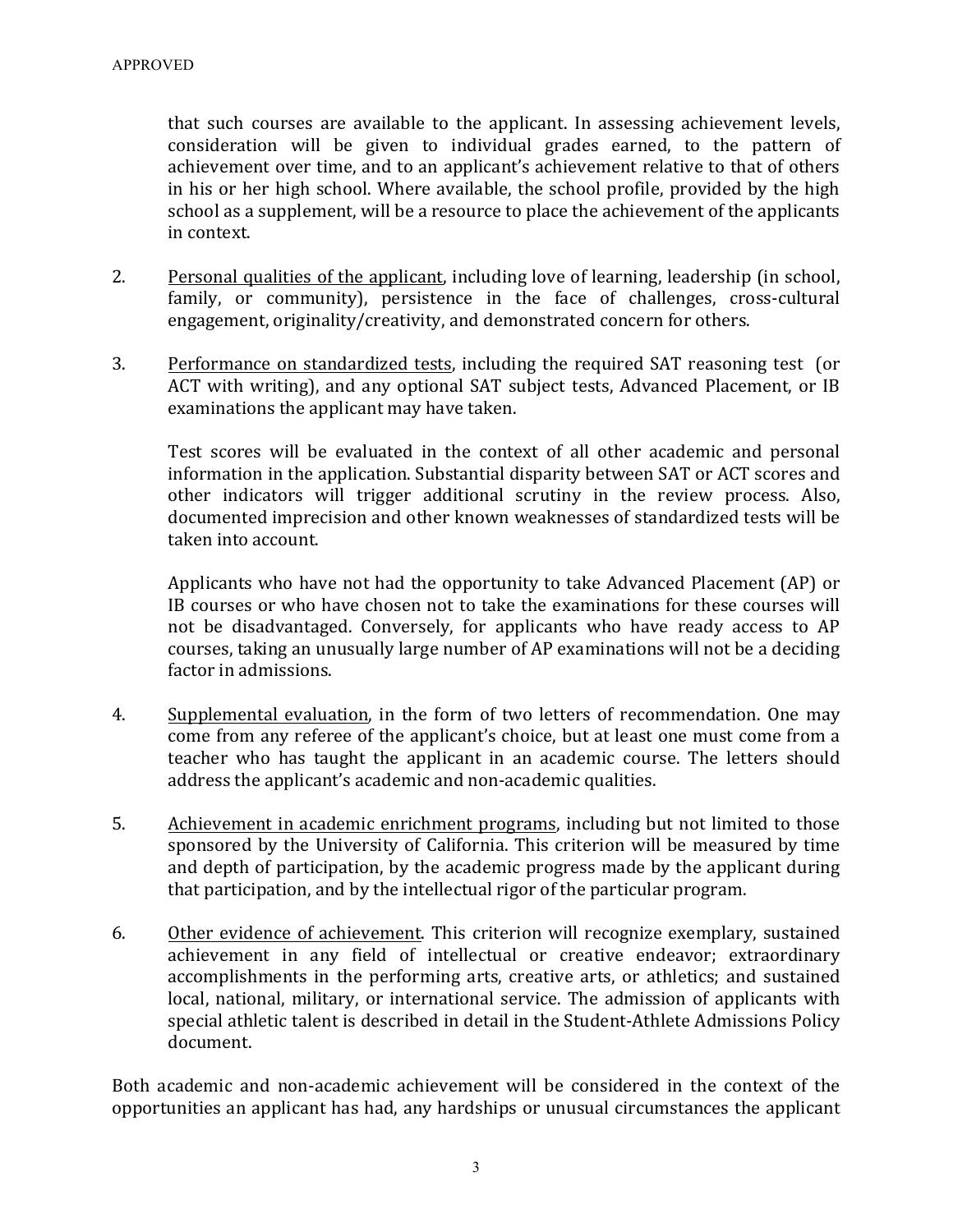has faced, and the ways in which he or she has responded to them. In evaluating the context in which academic accomplishments have taken place, evaluators will consider the strength of the high school curriculum, including the availability of honors and Advanced Placement courses and the total number of college preparatory courses available, among other indicators of the resources available within the school. When appropriate and feasible, they will look comparatively at the achievements of applicants in the same pool who attended the same high school and therefore might be expected to have similar opportunities and challenges. These qualities may be illuminated in the letters of recommendation in the applicants' files. The evaluators will also consider other contextual factors that bear directly on the applicant's achievement, including parental education level, whether English is the primary language spoken at home, and other indicators of support available at home.

# **Freshman Admissions Recommendation Guidelines**

The purpose of the application review process is to identify successful applicants according to the Freshman Selection Criteria. The new guidelines are a departure from the numerical scoring of applications, which worked well in an environment where the application pool did not significantly increase in size from year to year. The ongoing dramatic growth in the size of the applicant pool has occasioned the need for a new approach. In addition, the new guidelines begin to adopt a strategy of building a class, which allows input from academic disciplines in the admissions process. These guidelines also take the first step toward matching student interests and available campus capacity.

The recommendation to admit or not to admit represents the reader's judgment of the applicants' relative level of achievement in both academic and non-academic areas. Applicants who receive a particular recommendation may exhibit quite different patterns of achievement across various dimensions if, in the judgment of the reader, those differing patterns nonetheless equate to a similar overall level of achievement when compared to all other Berkeley applicants and viewed in the applicant's context. The three possible recommendations are "Yes," "Possible," and "No."

#### **1. "Yes" recommendation**

This recommendation should be given to outstanding applicants, who have distinguished themselves across multiple academic and non-academic criteria described in this document. Applicants who receive the "Yes" recommendation shall comprise about  $65\%$  of all freshmen admission offers. The top  $10\%$  of this group should be nominated for the Regents' and Chancellor's Scholarship. Identification of this group should be based on exceptional achievement that goes beyond the normal expectations of a successful Berkeley student.

# **2. "Possible" recommendation**

This recommendation should be given to applicants who have demonstrated clear promise of success at Berkeley, but who have not shown the same degree of outstanding accomplishment as the applicants in the "Admit" category. Applicants who are recommended for "Possible" shall comprise about 35% of all freshmen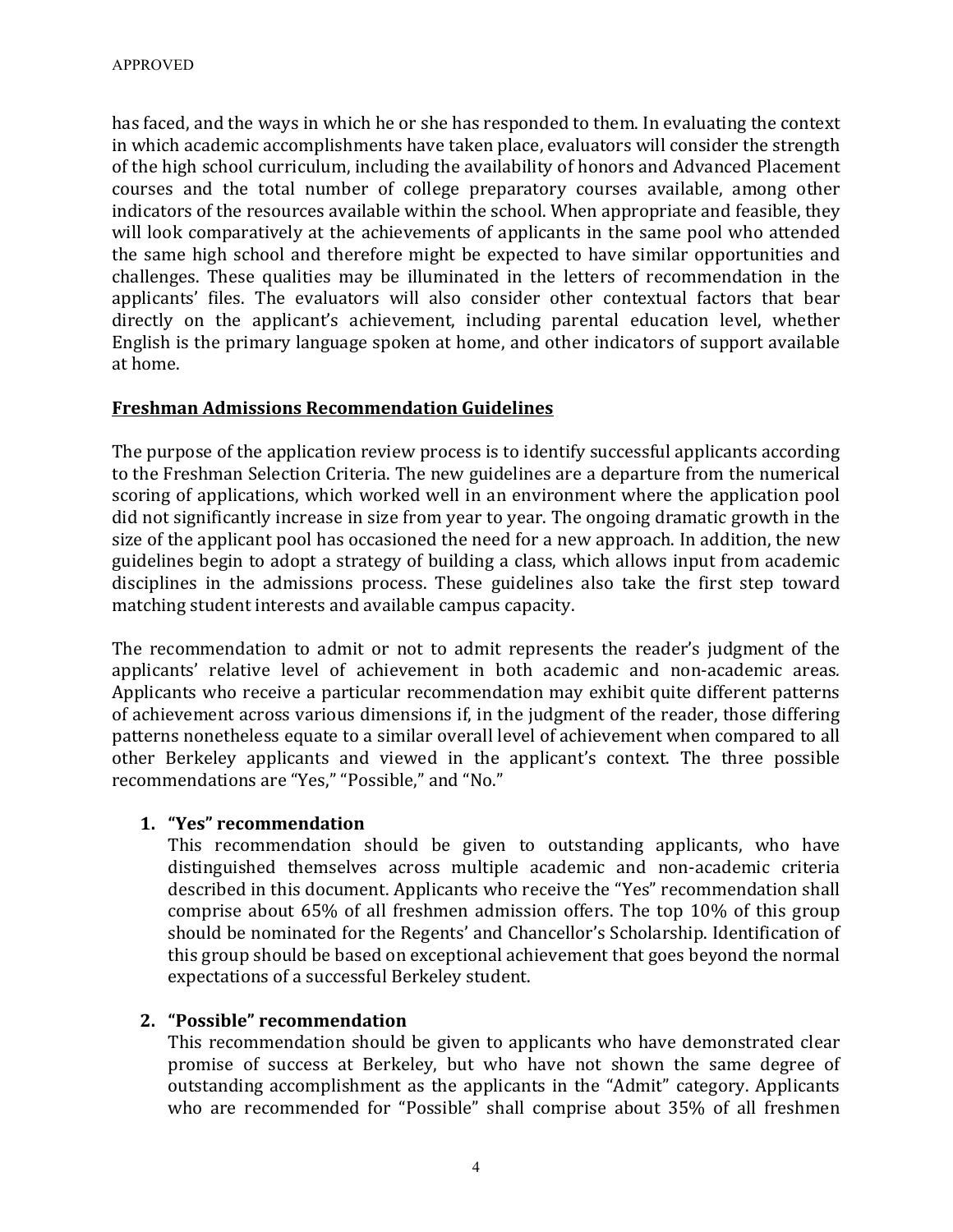admission offers. The "Possible" rating will be given to a cohort of approximately twice the number of students that will ultimately be admitted from this group. The process of reaching admissions decisions for applicants recommended for "Possible" is described in the Freshman Selection Procedures document.

### **3. "No" recommendation**

This recommendation shall be given to applicants whose overall level of achievement is not sufficiently high relative to the rest of the applicant pool to warrant admission.

*Approved by the Admissions, Enrollment and Preparatory Education Committee on 04/10/15*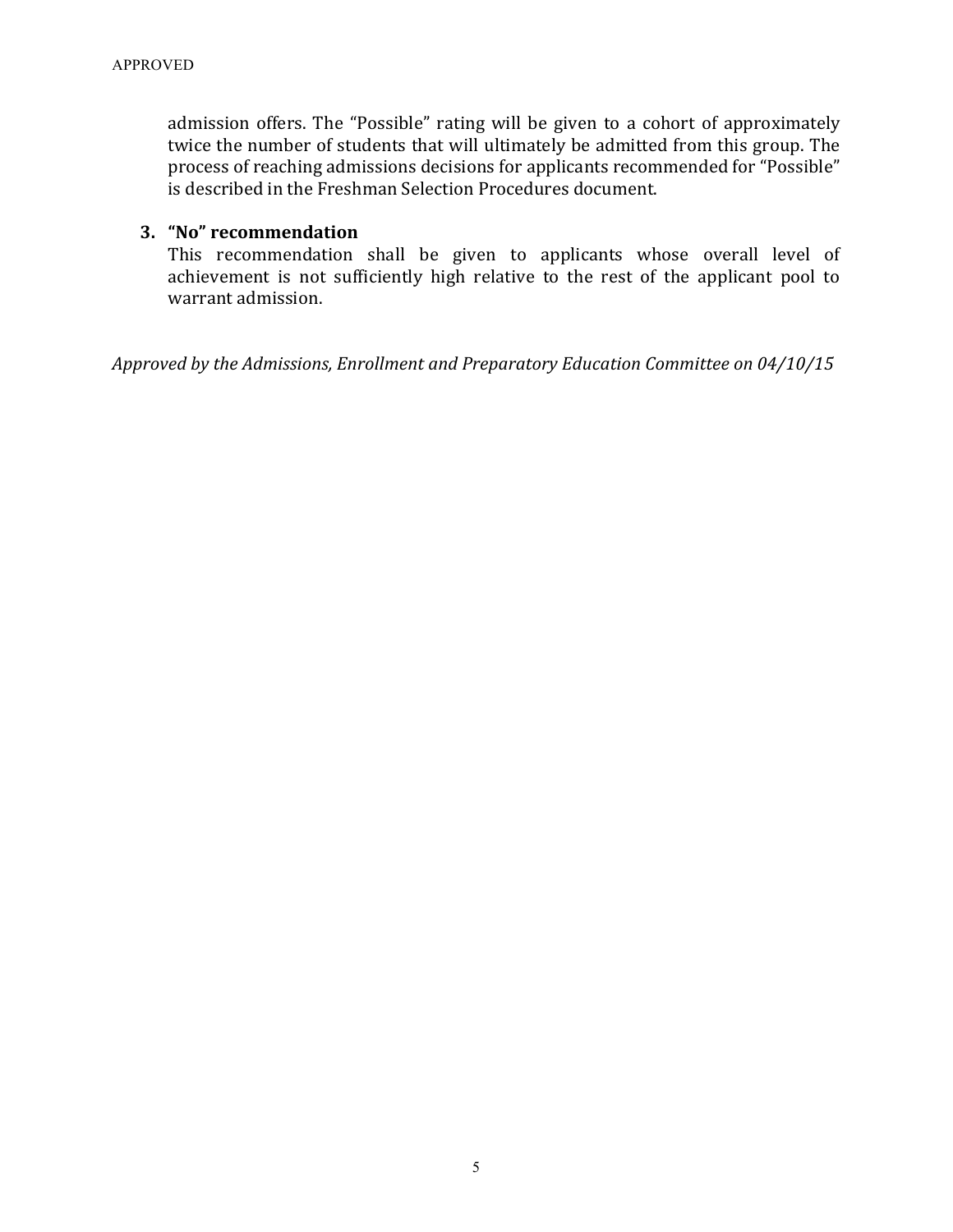# **University of California, Berkeley Freshman Selection Procedures Fall 2016**

### **Background**

The purpose of this document is to specify the process by which the review of applications translates into decisions on freshman admissions. The organizing principle of the selection procedures is to provide maximum possible information at each stage of the review, focus additional attention on marginal admit cases, and provide a feedback mechanism to enable improvement in future admissions cycles.

#### **Outline of the Selection Procedure**

Each file is first read by an external reader, who makes a preliminary recommendation, and next by an internal reader, who has access to the external reader's report, and makes a final recommendation. Next, all applications undergo Quality Control. This is followed by Faculty Review, By High School Review (BHSR), and Director's Review. The final decision is rendered at the end of this process with the exception of Regents' and Chancellor's Scholarship nominees, who are notified upon completion of the files being read. Appeals of denied applicants are handled as necessary.

Out-of-state admits are required to compare favorably to in-state admits—that is, "for admission to a given college or major (as appropriate) at UC Berkeley, the academic and personal qualifications of accepted nonresident applicants as reflected by the outcome of their holistic review must not be weaker than those of resident applicants accepted in that admissions cycle," as described in the Committee on Admissions, Enrollment, and Preparatory Education's (AEPE's) Policy on Non-Resident Undergraduate Enrollment.

#### **Quality Control Review**

Both for quality control purposes and to ensure that the admission process affords all qualified applicants an equal opportunity for admission, OUA has implemented an additional predictive tool, referred to here as the Predictive Index.

Predictive Index Review is a quality control exercise based on a scale of predicted outcomes derived from regression analysis of previous admissions cycles. The Predictive Index Review gives a predictive read recommendation ("Yes," "Possible," "No") for students based on easily quantifiable academic, socio-economic, and contextual factors. When a candidate's actual read recommendation differs from his or her predicted read recommendation, that candidate may be selected for additional review.

# **Faculty Review**

This review takes place after the initial holistic review phase and is meant to bring disciplinary and broader academic expertise into the admissions process. The review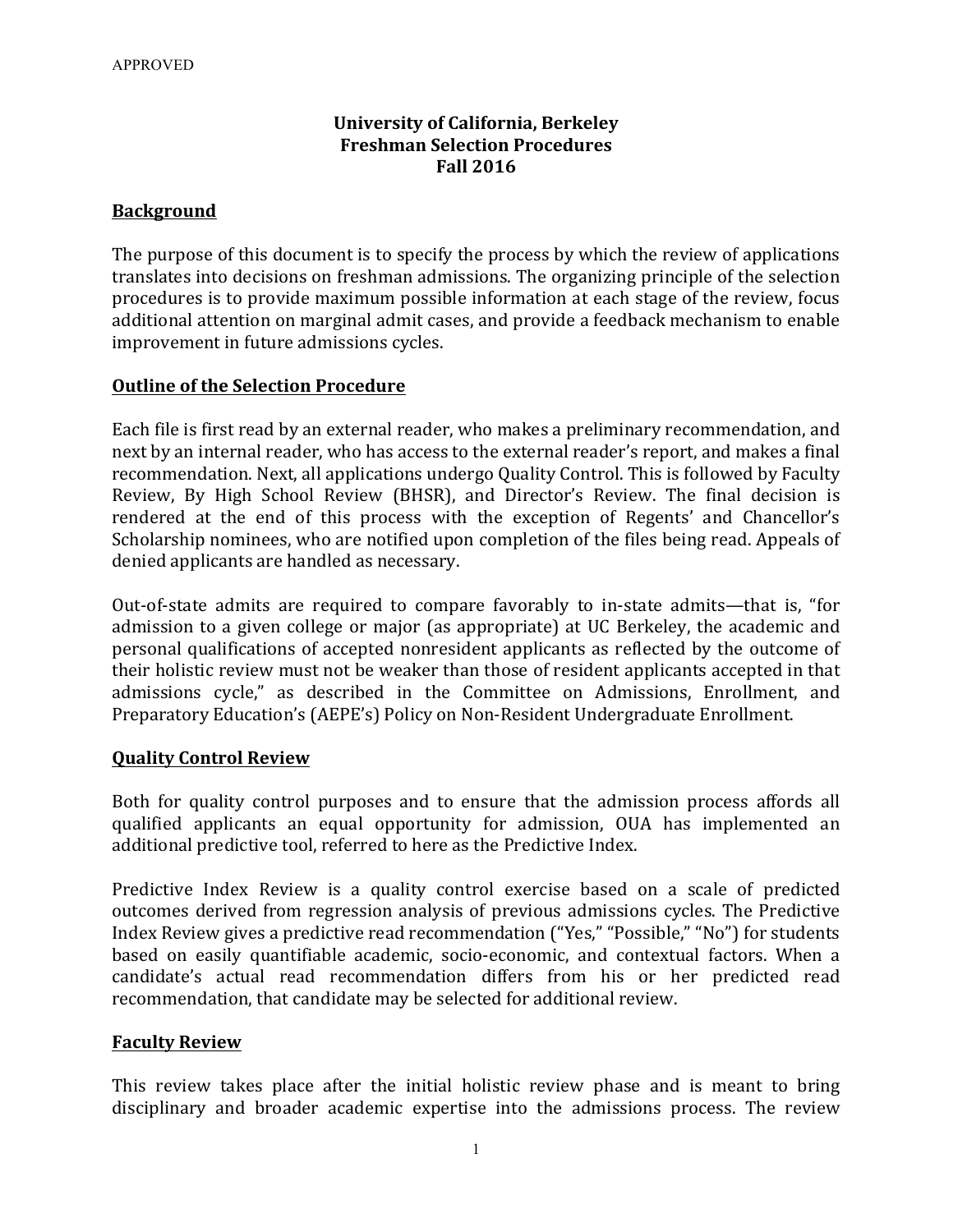involves two components: one is the review by AEPE of marginal admits or declines and second is the review of select applications by faculty in Colleges/Divisions.

# *AEPE Faculty Review*

The purpose of this procedure is to ensure that faculty have given approval to the admission of students with the lowest numerical indicators of academic achievement or promise and conversely consented to rejection of students with the highest numerical indicators of academic achievement or promise.

Faculty members on AEPE (or past members of the committee) will review a total of 100 files of those freshman applicants who have been designated for admission and who have the lowest scores on the current UC systemwide eligibility index. If the faculty reader concurs with the recommendation to admit, the applicant will be admitted in due course. Otherwise, the application will be denied.

AEPE faculty members (or past members) will also review a total of 100 files of those freshman applicants who have been denied admission and who have the highest scores on the current UC systemwide eligibility index. If the faculty reader concurs with the recommendation to reject, the applicant will be denied. If the faculty reader recommends admitting the applicant, this will be done in due course.

# *Review by College/Division*

A select set of applications (typically from the "Possible" ranks) will be subject to review by a group of faculty organized within Colleges or Divisions. The objective is to bring expertise in the academic disciplines to bear on the admissions selection process and also provide valuable feedback to the Admissions Office.

This review is voluntary and Colleges/Divisions may opt not to participate. If Colleges/Divisions decline to participate in the review process, all decisions on the disposition of the waitlist revert to the OUA. The review will occur after all files are read and will be organized in the form of a half-day meeting for each College or Division. Faculty representatives will be selected by the College/Division and will include Undergraduate Deans or other faculty officers charged with undergraduate admissions, members of department Undergraduate Admissions committees, etc. This review will generally take place in February and will be organized by the Admissions Office jointly with Colleges/Divisions. The outcome of this review will be to make admissions decisions on a cohort of students who are originally on the waitlist and also to provide tangible guidance to the Admissions Office.

# **By High School Review**

The By High School Review process (BHSR) allows for the review of applicants' achievement in the context of their high school, after all applications have been read and slated for decision. For each high school, experienced readers can view an array of quantifiable, primarily academic data for all applicants. The data include preliminary admit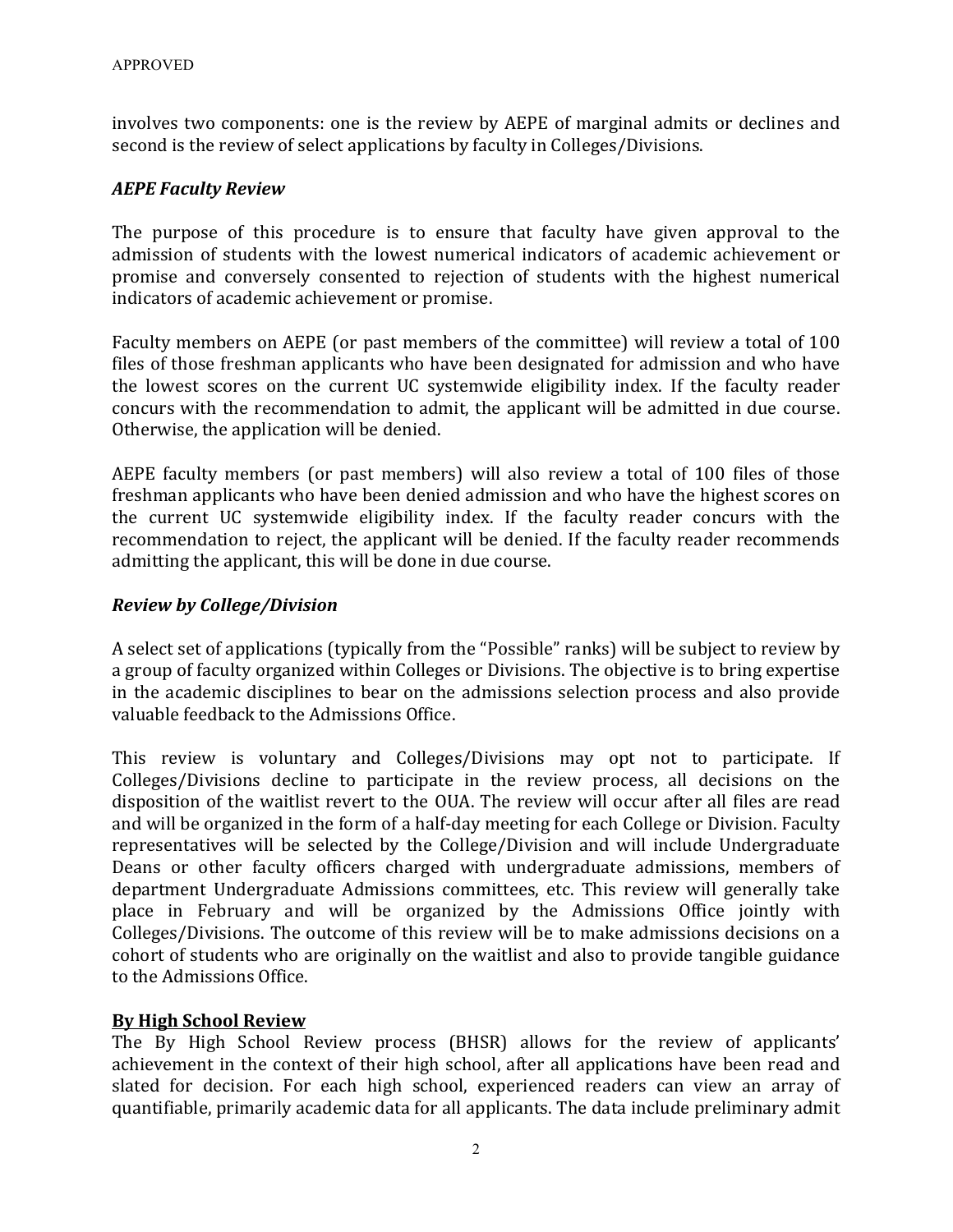and deny decisions so that experienced readers may either validate decisions or identify apparent anomalies, such as applicants ranking high in weighted GPA being denied admission when other students from the same high school ranking significantly lower in weighted GPA have been admitted. The data also allow experienced readers to identify schools where, based on preliminary admit and deny decisions, the admit rate appears to be at odds with the average for that year.

Moreover, the experienced readers review any applications that appear to have been anomalously denied. This will include comparing them with any admitted applications of similar characteristics from the same high school. This review may reveal that, for example, the denied applicant had an inflated count of honors courses or a notably light senior year course load, with no contextual explanation. In such a case, the read score and deny decision would be validated. Or, this review could reveal that, for example, the denied applicant had a set of academic and other qualities such as leadership, overcoming challenges, etc., comparable to admitted applicants in proximity on the list. In such a case, the initially denied applicant would then be admitted.

All By High School Review recommendations are reviewed by the Director of Undergraduate Admissions, who is responsible for the final admission decision.

# **Director's Review**

In selecting freshman applicants for admission under the campus' holistic admission process, OUA will first fill the available spaces. As the distribution of admission recommendations will not align neatly at the break point, OUA will very likely have more applicants with the same admission recommendation than there are remaining spaces available. The Director's Review (DR) process is critical, as the decisions made at these edges of the admit pool often determine whether an applicant is admitted or not. Because of this, only experienced OUA internal readers serve as DR readers.

Readers will be instructed to positively weigh whether an applicant would be a firstgeneration college student, whether a public school applicant attends a school with a low Academic Performance Index (API) of 1 to 4, or whether a private school applicant comes from a low socioeconomic background. For all applicants in the DR pool, readers will consider whether fewer than 5% of their high school's seniors apply to UC annually. In addition, Eligibility in Local Context (ELC), defined as California resident applicants in the top 9% of the applicant's senior class, will be a positive factor. Geographic balance will be an additional consideration in DR. Also, special-talent applicants will be considered in the context of overall campus expectations of a well-rounded freshman class. Lastly, available capacity in the intended major of a student should be considered an important parameter in DR.

# **Waitlist Management**

In selecting freshman applicants for admission, OUA will first fill available spaces with admitted students who accept the offer by submitting a Statement of Intent to Register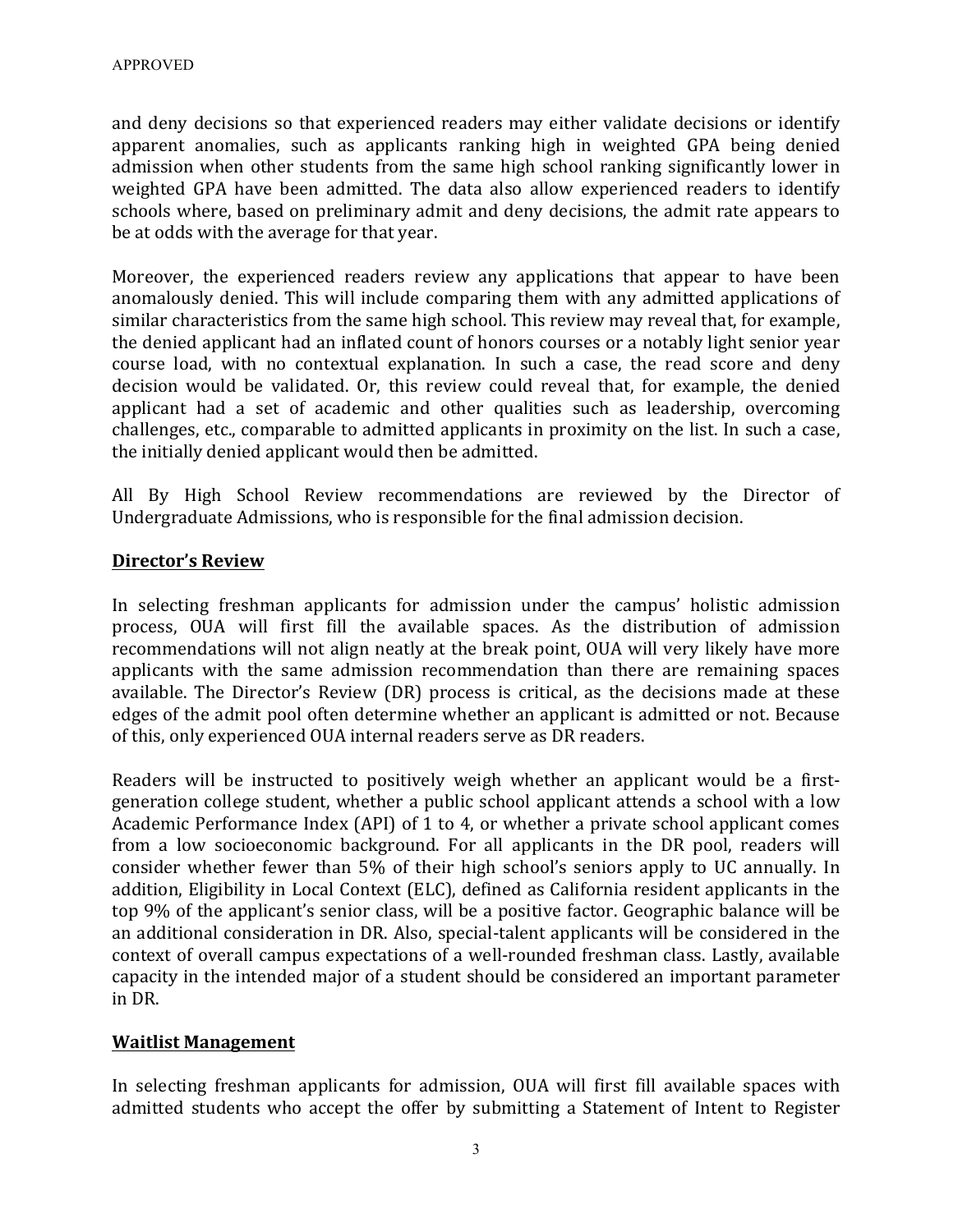(SIR) before the May 1 deadline. As an enrollment management tool, OUA will also create a waitlist for qualified students who are not initially offered a seat in the class because of space limitations. The waitlist decision will be released on the same date as the final round of admission decisions. If space is available after May 1, a portion of the students on the waitlist will be offered seats in the class.

### *Post-Notification Waitlist Review Criteria*

Once notified, waitlisted applicants must indicate a continued interest in UC Berkeley by opting in, effectively asking to remain on the waitlist. If a student does not opt in before May 1, the application will no longer be considered as a part of the waitlist pool. Students who opt in will be asked to supply high school records for the fall semester of the senior year as well as a 250-word essay responding to a prompt set by AEPE every year.

Applications of those who opt in will be sorted, using the criteria described below and recommended for admission where space is available after May 1.

As with DR, readers will be instructed to positively weigh whether an applicant would be a first-generation college student, whether a public school applicant attends a school with a low Academic Performance Index (API) of 1 to 4, or whether a private school applicant comes from a low socioeconomic background. For all applicants in the waitlist pool, readers will also consider whether fewer than 5% of their high school's seniors apply to UC annually. In addition, Eligibility in Local Context (ELC) will be a positive factor. Geographic balance will be an additional consideration in waitlist management. Lastly, available capacity in the intended major of a student should be considered an important parameter in clearing the waitlist.

Students in the waitlist pool who opted in, but are not offered a seat in the class will receive appropriate notification from OUA as soon as the freshman class is complete.

# **Appeals**

Since the holistic review process is extremely thorough, it is not expected that information applicants provide will be overlooked or that errors will be made in the evaluation of applications. For this reason, the number of admissions appeals of denied applications granted is very small (ordinarily no greater than one percent of total freshman admissions).

In order for an appeal of a denied application to be initiated, an applicant must submit a letter of appeal and supplemental application materials, if any (such as  $7<sup>th</sup>$  semester grades, documentation/proof of circumstances and/or achievement), to OUA. Only the applicant can initiate an appeal. Third party inquiries are not considered an official appeal. Successful appeals generally supply significant and/or compelling new information not contained in the original application.